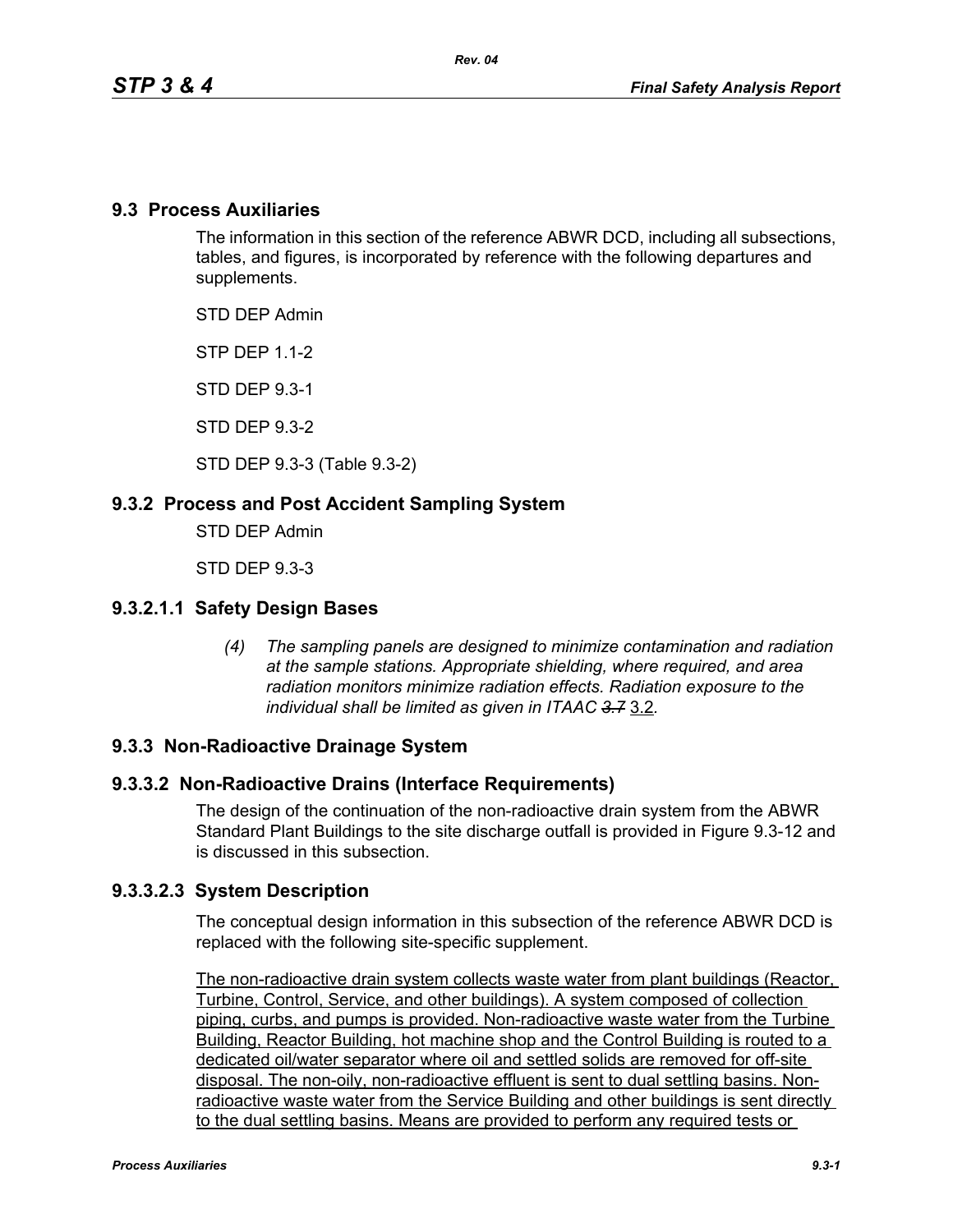analyses required by the discharge permit. The non-radioactive liquid effluent is discharged to the Main Cooling Reservoir through permitted outfall(s). If radioactivity levels exceed the limits for discharge, the flow from the non-radioactive drains has the capability to be diverted to the radioactive effluent portion of the radwaste system. Normally, if low levels of radioactivity are detected, it is quantified and discharged via the normal outfall. Higher levels of radioactivity may require a permitted "batch" discharge via the radwaste effluent radiation monitor. The non-radioactive drainage system is illustrated in Figure 9.3-12.

### **9.3.7 Service Air System**

The information in this section of the reference ABWR DCD, including all subsections, tables and figures, is incorporated by reference with the following departure

## **9.3.7.2 System Description**

STD DEP 9.3-2

*The SAS provides compressed air for tank sparging, filter/demineralizer backwashing, air-operated tools and other services requiring air of lower quality than that provided by the IAS. Breathing air requirements are provided by the SAS.* The Breathing Air System (BAS) is discussed in Subsection 9.3.7.6.

**Service Air**

*Pressure (design)* 0.69 0.87 *MPa Dewpoint (°C)* no requirement

# **9.3.7.6 Breathing Air System**

### **9.3.7.6.1 Design Bases**

### **9.3.7.6.1.1 Safety Design Bases**

The BAS is classified as non-safety related with the exception of the primary containment isolation function.

The primary containment penetration of the BAS-meets Seismic Category I requirements and is equipped with a locked closed manual isolation valve outside and a checklocked closed manual isolation valve inside containment (GDC 56). The BAS primary containment penetration and associated isolation valves are designed to Seismic Category I, ASME Code, Section III, Class 2, Quality Group B and Quality Assurance B requirements.

### **9.3.7.6.1.2 Power Generation Design Bases**

The functions of BAS are to provide the following:

*(1)* Supply low pressure breathable air for use by workers during periods when actual or potential airborne contamination exists.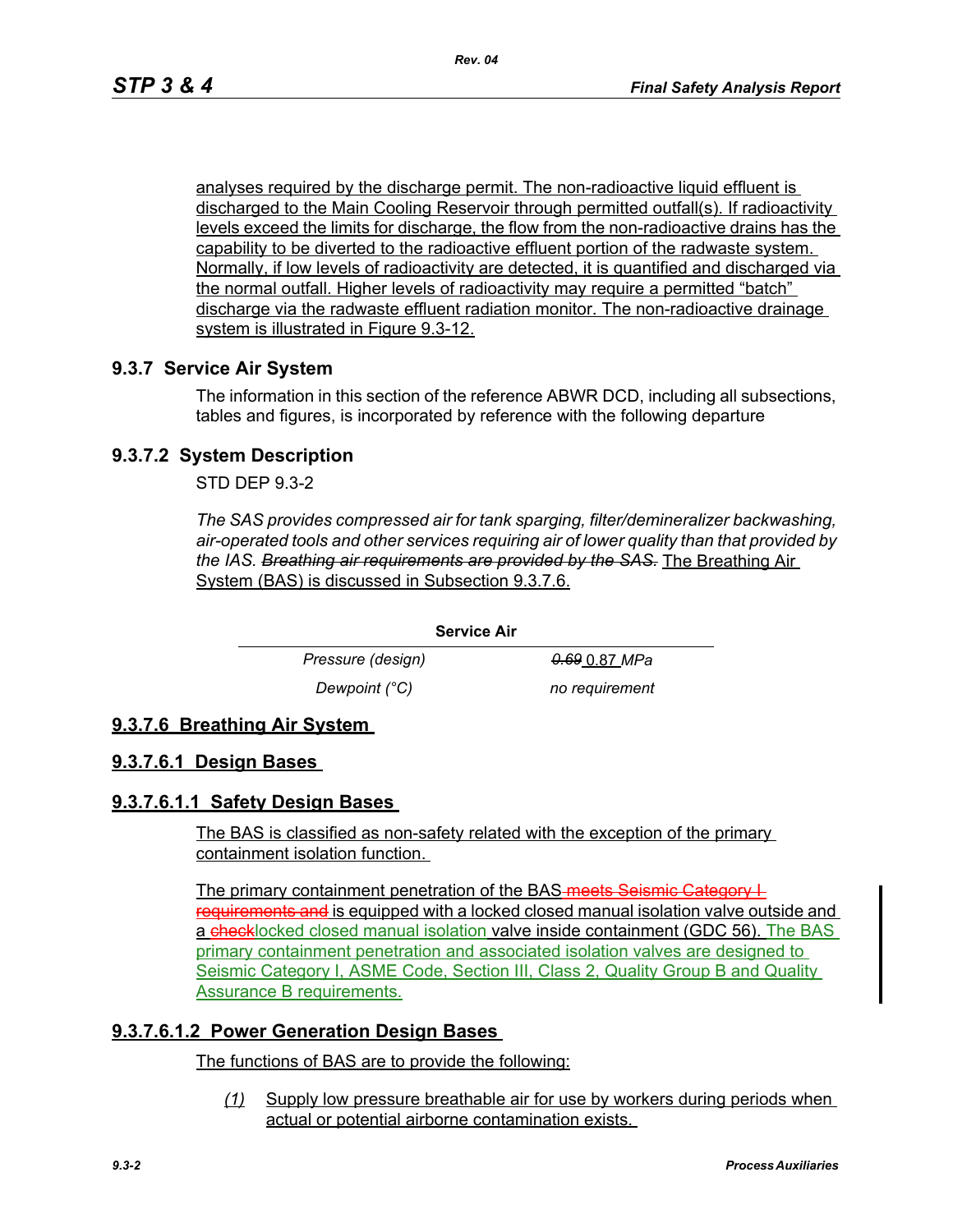#### *(2)* A means for charging high pressure self-contained breathing apparatus.

#### **9.3.7.6.2 System Description**

The BAS is designed to provide compressed air of suitable breathing quality for nonsafety-related functions.

The BAS provides a continuous supply of low pressure breathing air for protection against airborne contamination while performing maintenance inspection and cleaning work. The BAS also provides a means for charging high pressure self-contained breathing apparatus.

The BAS is sized to provide 100% of the peak air consumption using the bottled breathing air supply and a portable permanent breathing air compressor supply system, as needed. The compressors(s) will be of the oil-less, breathing air type.

The BAS is also sized to charge high pressure self-contained breathing apparatus.

The BAS flow diagram is shown in Figure 9.3-10.

The BAS process quality requirements are listed below.

| <b>Preditional</b>                                                                          |                     |
|---------------------------------------------------------------------------------------------|---------------------|
| Pressure (design of BAS)                                                                    | 689 kPaG            |
| Pressure (design of self-contained breathing<br>apparatus charging)                         | 17.23 MPaG          |
| <b>ANSI Compressed Gas Association (CGA)</b><br>7.1-1997, "Commodity Specification for Air" | Air Quality Grade D |

**Breathing Air**

The BAS is designed to meet applicable regulatory requirements regarding limiting personnel exposure to airborne radioactivity and maintaining breathing air quality, including those defined by the NRC in 10 CFR 20 and Occupational Safety and Health Act Requirements (OSHA) in 29 CFR 1910. In addition, the BAS design is consistent with Regulatory Guide 8.15.

The BAS containment and penetration and associated isolation valves are designed to Seismic Category I, ASME Code, Section III, Class 2, Quality Group B and Quality Assurance B requirements.

The bottled breathing air supply and a portable or permanent breathing air compressor supply system, as needed, are operated during normal operation.

Outside and inside primary containment manually-operated valves are kept closed and locked during normal plant operation. During refueling, the valves are opened to provide air inside the containment. This arrangement meets GDC 56, Option (1).

#### *Process Auxiliaries 9.3-3*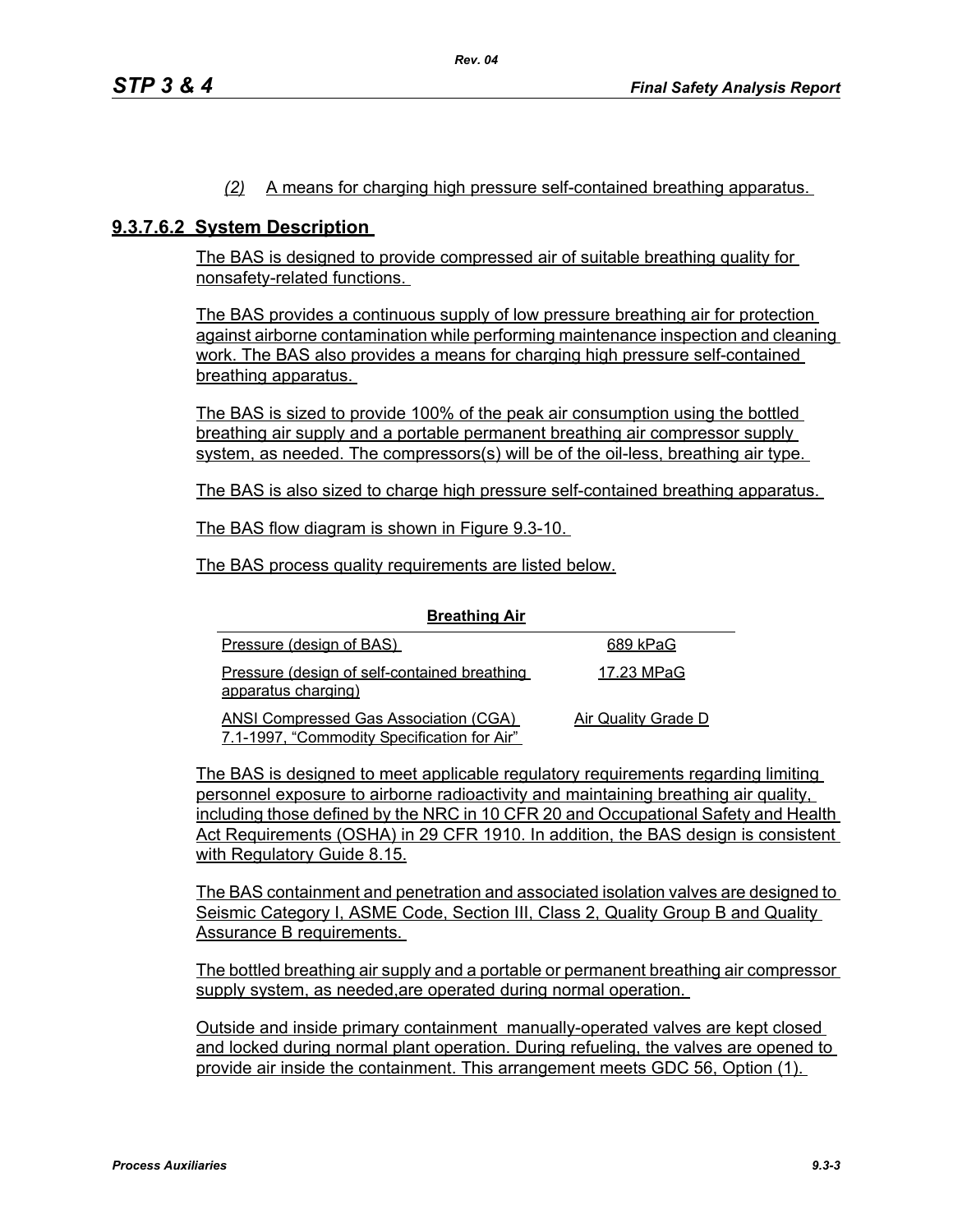### **9.3.7.6.3 Safety Evaluation**

The availability of breathing air is not required to assure any of the following:

*Rev. 04*

- *(1)* Integrity of the reactor coolant pressure boundary.
- *(2)* Capability to shut down the reactor and maintain it in a safe shutdown condition.
- *(3)* Ability to prevent or mitigate the consequences of accidents which can result in potential offsite exposures comparable to the guideline exposures of 10 CFR 100.

However, the containment penetration and isolation valves associated with the breathing air system are relied upon to maintain the integrity of the containment pressure boundary as discussed in Section 9.3.7.6.1.1. The operability of this containment pressure boundary function is necessary to assure (3) above.

### **9.3.7.6.4 Inspection and Testing Requirements**

The BAS is proved operable by its use during normal plant operation. Portions of the system normally closed to airflow can be tested to ensure system operability and integrity.

### **9.3.7.6.5 Instrumentation Application**

Instrumentation for the BAS is primarily local, consisting of pressure, differential pressure and temperature indication and/or control. Pressure transmitters and pressure switches provide control room pressure indications and alarms. The system is maintained at constant pressure, with local pressure reduction provided as required.

#### **9.3.8.2.3 Component Description**

STD DEP 9.3-1

*Drain System components are as follows:*

*(1) Collection Piping— In all area of potential radioactivity contamination, the collection system piping for the liquid system is of stainless steel for embedded and chemical drainage, and carbon steel for suspended drainage. Offsets in the piping are provided, where necessary, for radiation shielding. In general the fabrication and installation of the piping provides for a uniform slope that causes gravity to flow to the appropriate sump. During construction, equipment drain piping is terminated not less than 5 cm above the finished floor or drain receiver at each location where the discharge from equipment is to be collected. The connections to the individual equipment are made after the equipment is installed in its proper location.*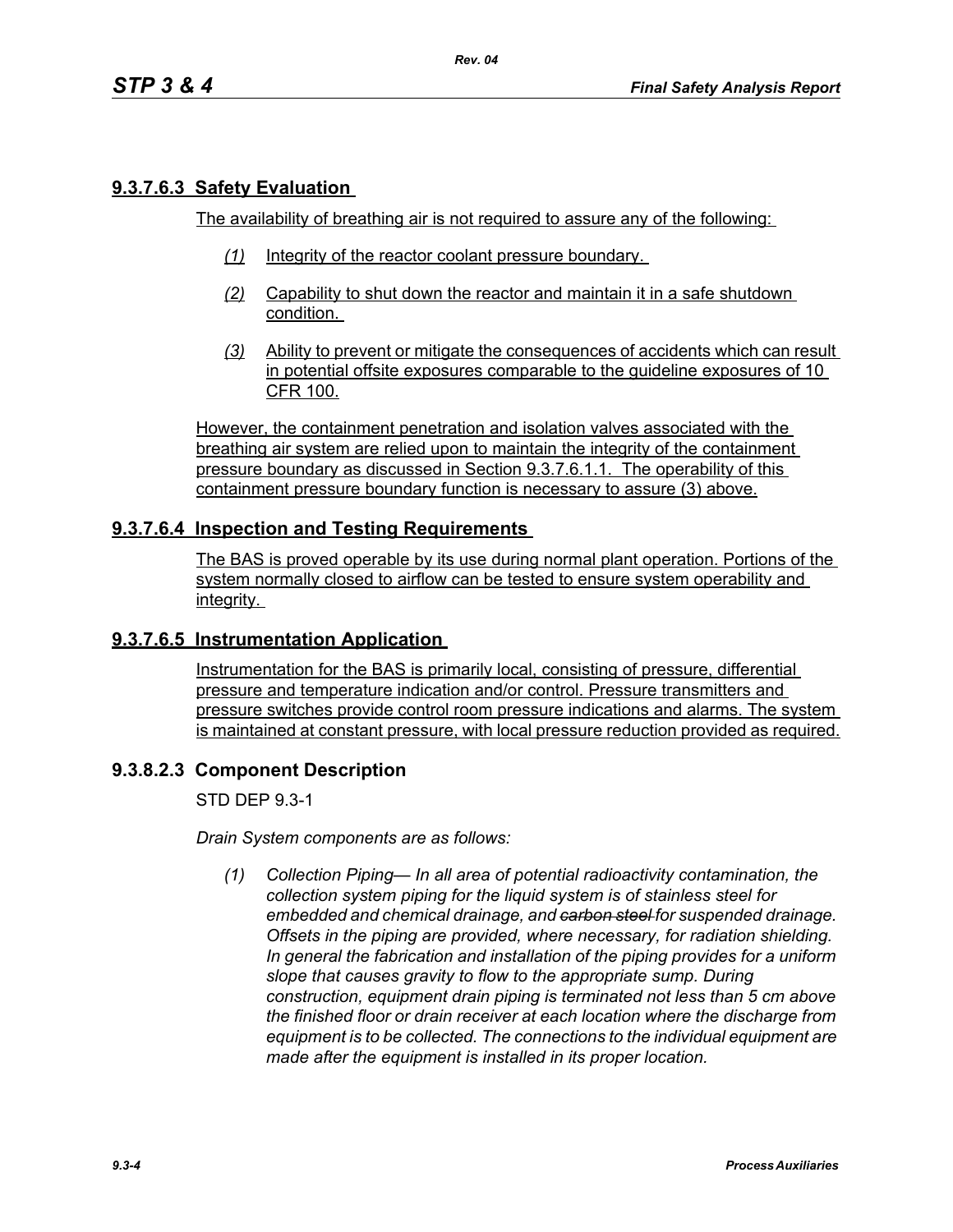# **9.3.9 Hydrogen Water Chemistry System**

## **9.3.9.2 System Description**

STP DEP 1.1-2

*The HWC System (Figure 9.3-8) is composed of hydrogen and oxygen supply systems, systems to inject hydrogen into the feedwater and oxygen into the offgas and subsystems to monitor the effectiveness of the HWC System. These systems monitor the oxygen levels in the Offgas System and the reactor water.*

*The hydrogen supply system will be site dependent. Hydrogen can be supplied either as a high-pressure gas or as a cryogenic liquid. Hydrogen and oxygen can also be generated on site by the dissociation of water by electrolysis. The HWC hydrogen supply system may be integrated with the generator hydrogen supply system to save the cost of having separate gas storage facilities for both systems. However, bulk hydrogen storage will be located outside but near the Turbine Building*, at least 100m from any safety related building or structure, *as stated in Subsection 10.2.2.2.*

*The oxygen supply system will be site dependent. A single oxygen supply system could be provided to meet the requirements of the HWC System and the condensate Oxygen Injection System described in Subsection 9.3.10.*

## **9.3.12 COL License Information**

### **9.3.12.4 Radioactive Drain Transfer System**

The following standard supplement addresses COL License Information Item 9.15.

Equipment and floor drain P & I Ds are provided in Figure 9.3-11, Sheets 1 through 22. See Subsection 9.3.8.1.1.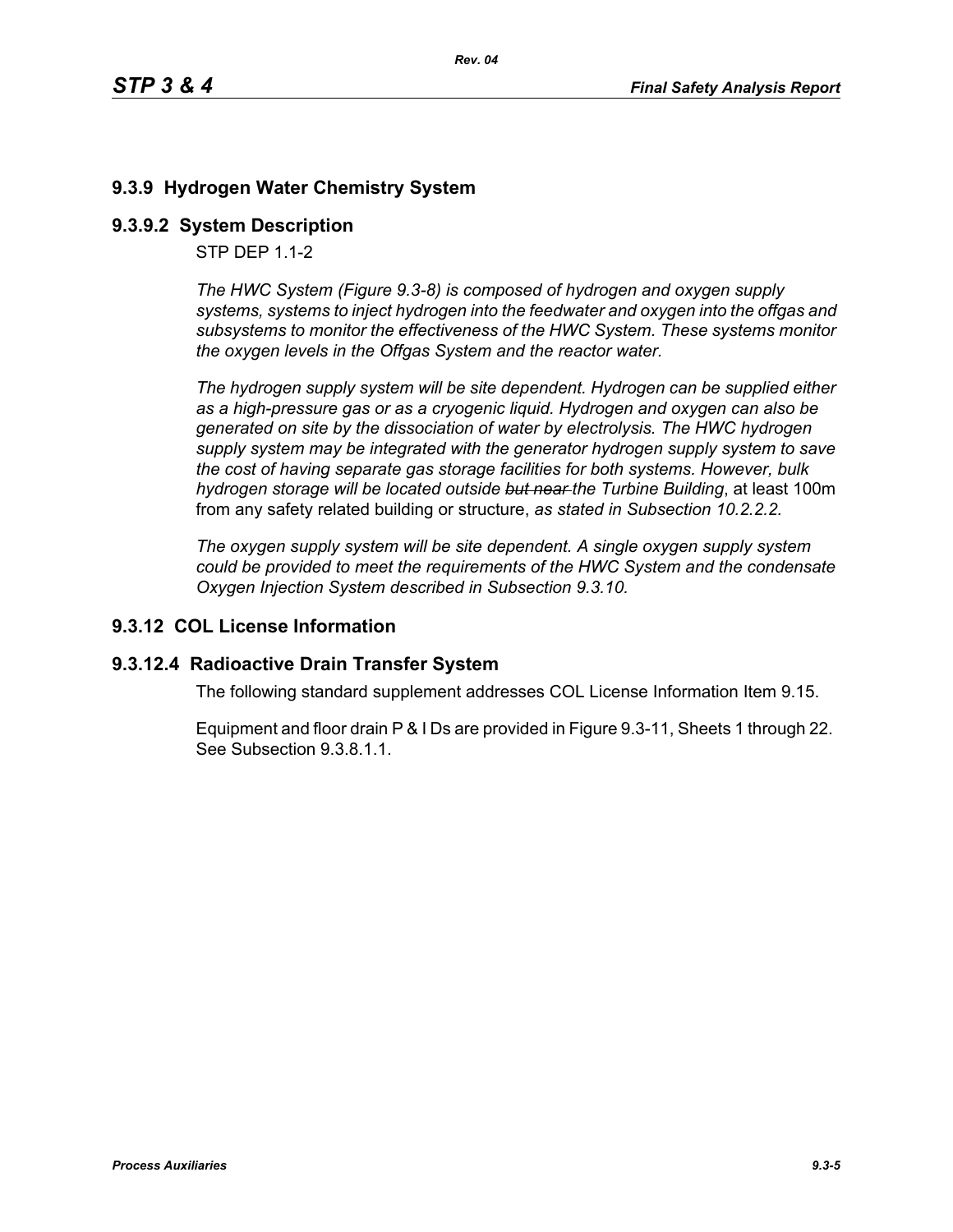| Field<br><b>System ID</b>                                            | <i><b>Instrument</b></i><br>Sensor | <b>Sensor</b><br>Location*  | <b>Indicator</b><br><b>Location</b>                            | <b>Recorder</b><br><b>Location</b> | <i><b>Instrument</b></i><br>Range      | <b>Instrument</b><br><b>Accuracy</b> | <b>Recommended Alarm</b><br><b>Setpoints</b> |                  |
|----------------------------------------------------------------------|------------------------------------|-----------------------------|----------------------------------------------------------------|------------------------------------|----------------------------------------|--------------------------------------|----------------------------------------------|------------------|
|                                                                      |                                    |                             |                                                                |                                    |                                        |                                      | <b>High</b>                                  | <b>High-High</b> |
|                                                                      | Conductivity                       | Sample Line                 | Condensate<br>sample station<br>panel                          | Sample<br>station planel           | 0 to 1 NL<br>$0.1\mu$ S/cm MS          | $+1\%$ FS                            | 0.1 $\mu$ S/cm                               |                  |
| <b>Treated</b><br>condensate<br>combined<br>treatment unit<br>outlet | Oxygen<br>analyzer                 | Sample<br>line <sup>†</sup> | Condensate<br>sample station<br>panel                          | Control room                       | 0 to 400250<br>ppb <sup>+</sup> Oxygen | $+5%$ FS                             | 200 ppb $O2$                                 |                  |
| Feedwater                                                            | Oxygen<br>analyzer                 | Sample line                 | Condensate<br>sample station                                   | Control room                       | 0 to 250 ppb<br>Oxygen                 | $+5\%$ FS                            | 200 ppb $O2$                                 |                  |
|                                                                      | Corrosion<br>products<br>monitor   | Sample line                 | Feedwater<br>sample station                                    | Control room                       | 0 to 1 ppm $f$                         |                                      |                                              |                  |
|                                                                      | Conductivity                       | Sample line                 | Condensate<br>sample station<br>or feedwater<br>sample station | Control room                       | 0 to 1 NL<br>$0.1\mu$ S/cm MS          | $+1\%$ FS                            | $0.1\mu$ S/cm                                |                  |
| Gentrel red drive<br>water                                           | Oxygen<br>analyzer                 | Sample line                 | Reactor sample<br>station panel                                | Control room                       | 0 to 1000 ppb<br>Oxygen                | $+5%$ FS                             | $200$ ppb $\Theta_2$                         |                  |
|                                                                      | Conductivity                       | Sample line                 | Reactor sample<br>station panel                                | <b>Control room</b>                | $0$ to $1$ NL<br>$0.1m$ S/cm MS        | $+1\%$ FS                            | $0.2m-S/cm$                                  |                  |
| Reactor water<br>cleanup system<br>$ $ inlet (high temp) $^f$        | Conductivity                       | Sample line                 | Reactor sample<br>station panel                                | Control room                       | 0 to 10 NL<br>$0.1\mu$ S/cm MS         | $+1\%$ FS                            | $0.7 \mu$ S/cm                               | $3.5 \mu$ S/cm   |
|                                                                      | Oxygen<br>analyzer                 | Sample line                 | Reactor sample<br>station panel                                | Control room                       | 0 to 10 ppm<br>Oxygen                  | $+5%$ FS                             |                                              |                  |

**Process Auxiliaries** *Process Auxiliaries* 

*Rev. 04*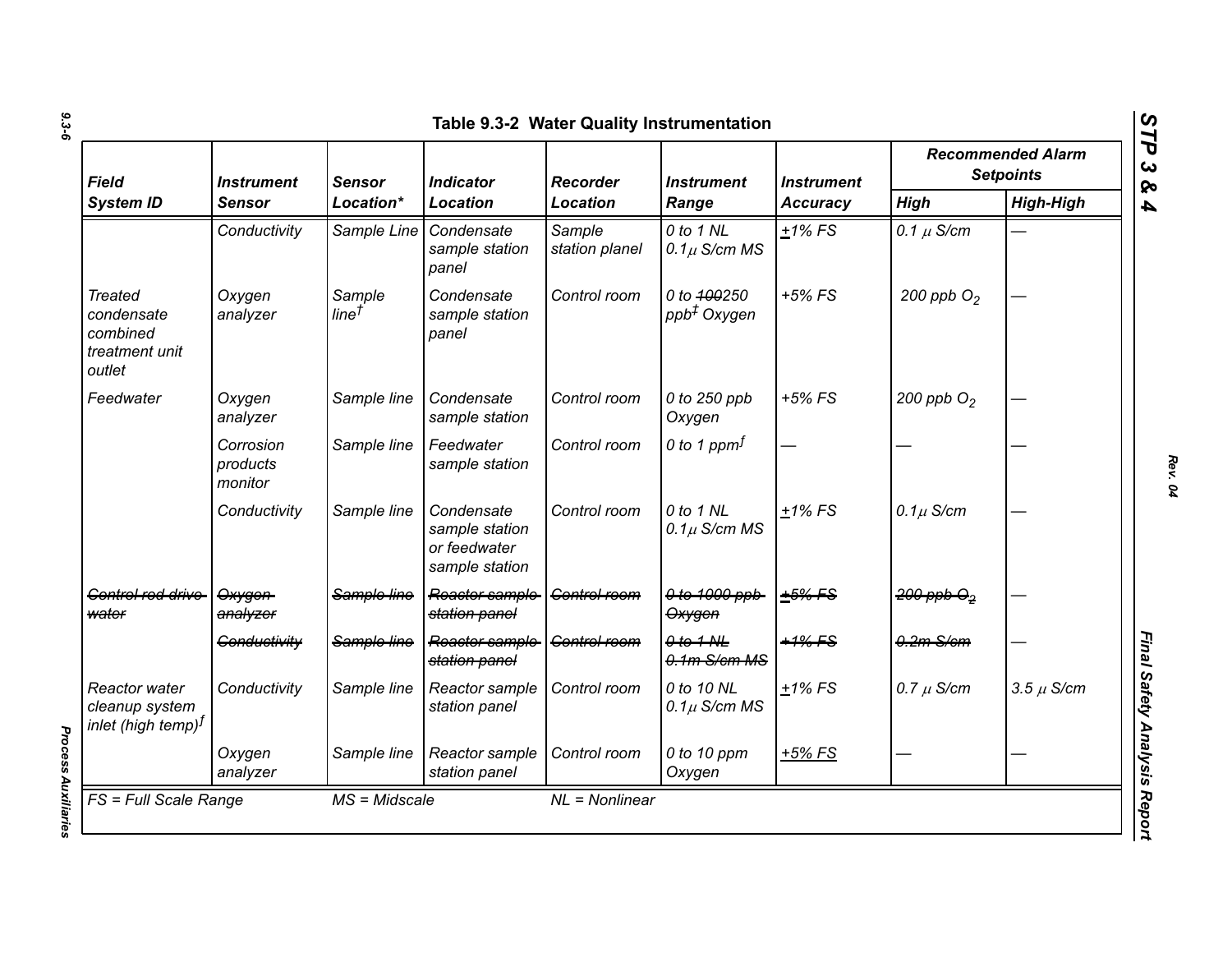| <b>Field</b><br><b>System ID</b>                                                      |                                                                                                              | <b>Indicator</b><br><b>Instrument</b><br><b>Sensor</b><br><b>Location</b><br>Location* |                                                                                                                                                                                                                                                                                                                                                                                                                                                                                                                                                                                                                       | <b>Recorder</b>          | <b>Instrument</b><br>Range      | <b>Instrument</b><br>Accuracy | <b>Recommended Alarm</b><br><b>Setpoints</b> |                  |
|---------------------------------------------------------------------------------------|--------------------------------------------------------------------------------------------------------------|----------------------------------------------------------------------------------------|-----------------------------------------------------------------------------------------------------------------------------------------------------------------------------------------------------------------------------------------------------------------------------------------------------------------------------------------------------------------------------------------------------------------------------------------------------------------------------------------------------------------------------------------------------------------------------------------------------------------------|--------------------------|---------------------------------|-------------------------------|----------------------------------------------|------------------|
|                                                                                       | <b>Sensor</b>                                                                                                |                                                                                        | Location                                                                                                                                                                                                                                                                                                                                                                                                                                                                                                                                                                                                              |                          |                                 |                               | <b>High</b>                                  | <b>High-High</b> |
| <b>RHR Heat</b><br>Exchanger Outlet<br>(3)                                            | Conductivity                                                                                                 | Sample Line                                                                            | <b>Local Panel</b>                                                                                                                                                                                                                                                                                                                                                                                                                                                                                                                                                                                                    | Main control<br>Room     | 0 to 10 NL<br>$1\mu$ S/cm MS    | $+1\%$ FS                     | $3\mu$ S/cm                                  | $10\mu$ S/cm     |
| Condensate<br><b>Transfer Pump</b><br>Outlet                                          | Conductivity                                                                                                 | Sample Line   Condensate                                                               | Sample Station<br>Panel                                                                                                                                                                                                                                                                                                                                                                                                                                                                                                                                                                                               | Sample Station<br>Panel  | 0 to 1 NL<br>$0.1\mu$ S/cm MS   | $+1\%$ FS                     | $0.1\mu$ S/cm                                |                  |
| Suppression<br>Pool Cleanup<br>Outlet                                                 | Conductivity                                                                                                 | Sample Line                                                                            | Local Panel                                                                                                                                                                                                                                                                                                                                                                                                                                                                                                                                                                                                           | Main control<br>Room     | 0 to 1 NL<br>$0.1\mu$ S/cm MS   | $+1\%$ FS                     | $0.1\mu$ S/cm                                | $0.2\mu$ S/cm    |
| <b>LCW Process</b><br>Line                                                            | Conductivity                                                                                                 | Process<br>Line                                                                        | <b>Local Panel</b>                                                                                                                                                                                                                                                                                                                                                                                                                                                                                                                                                                                                    | Radwaste<br>Control Room | 0 to 20 NL<br>$0.1\mu$ S/cm MS  | $±1\%$ FS                     |                                              |                  |
| <b>HCW Process</b><br>Line                                                            | Conductivity                                                                                                 | Process<br>Line                                                                        | <b>Local Panel</b>                                                                                                                                                                                                                                                                                                                                                                                                                                                                                                                                                                                                    | Radwaste<br>Control Room | 0 to 200 NL<br>$0.1\mu$ S/cm MS | $±1\%$ FS                     |                                              |                  |
| Additional sample lines are in the footnote t                                         |                                                                                                              |                                                                                        |                                                                                                                                                                                                                                                                                                                                                                                                                                                                                                                                                                                                                       |                          |                                 |                               |                                              |                  |
|                                                                                       | FS = Full Scale Range<br>$MS = Midscale$                                                                     |                                                                                        | $NL = Nonlinear$                                                                                                                                                                                                                                                                                                                                                                                                                                                                                                                                                                                                      |                          |                                 |                               |                                              |                  |
| $\uparrow$ ppb = Parts per billion<br>ppm = Parts per million<br>CUW heat exchangers. | for the Offgas System is discussed in Section 11.3.<br>Sample location downstream of oxygen injection point. |                                                                                        | The following sampling lines are provided which do not have any instruments, grab sampling only: control rod drive system main stream, high pressure<br>drains, gland steam evaporator drain, TCW heat exchanger outlet, standby liquid control tank, HECW (3), HNCW, LCW sump, HCW sump, HWH,<br>condensate filter outlet (4), condensate demineralizer outlet (6), RCW (12) and all tanks and major process streams in the liquid radwaste system. Sampling<br>One of the two CUW sampling lines (high temp.) takes the sample before the CUW heat exchangers, and the other (low temp.) takes the sample after the |                          |                                 |                               |                                              |                  |

 $9.3 - 7$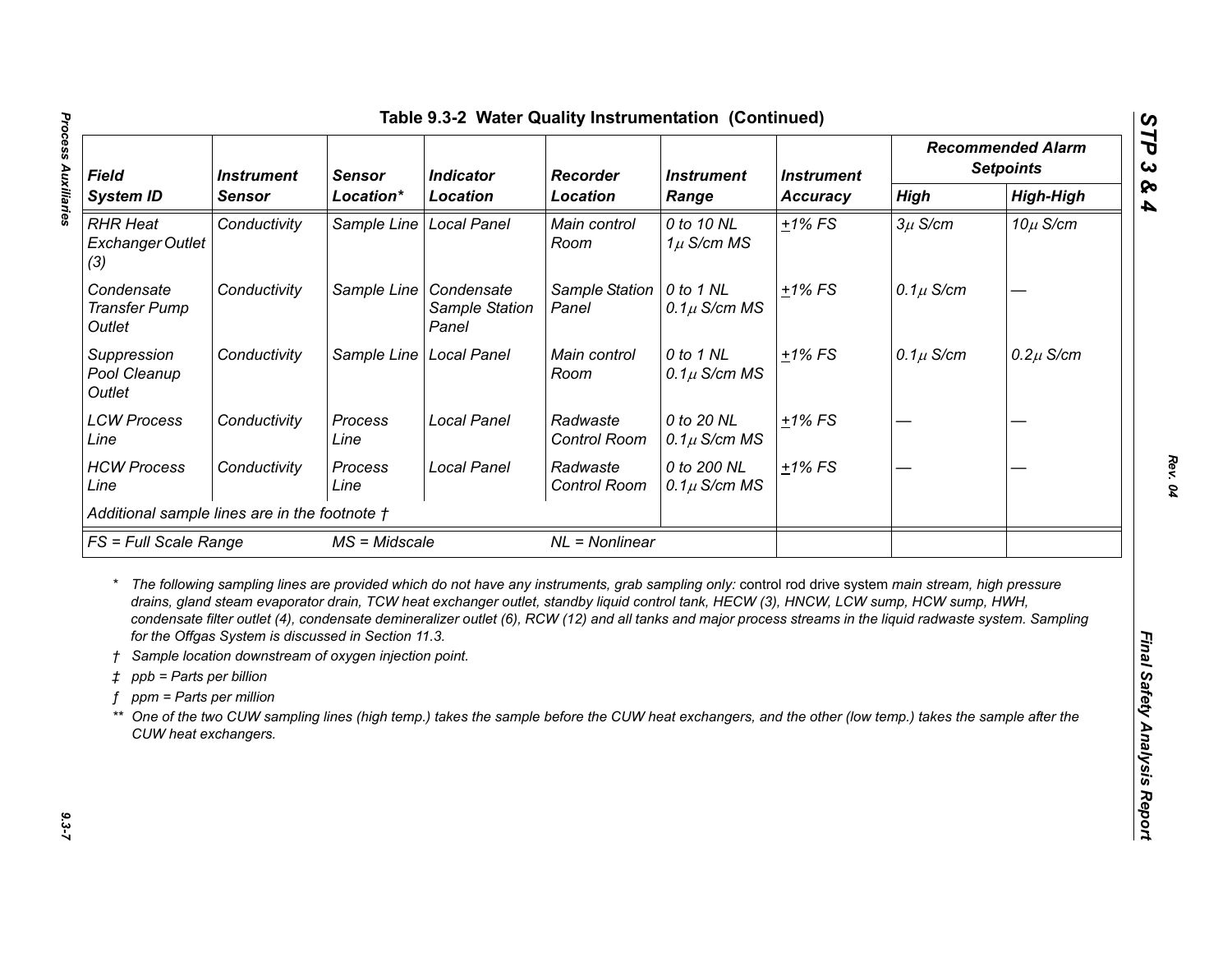

\* VALVE F251 IS LOCATED IN SECONDARY CONTAINMENT.

**Figure 9.3-10 Breathing Air System Flow Diagram**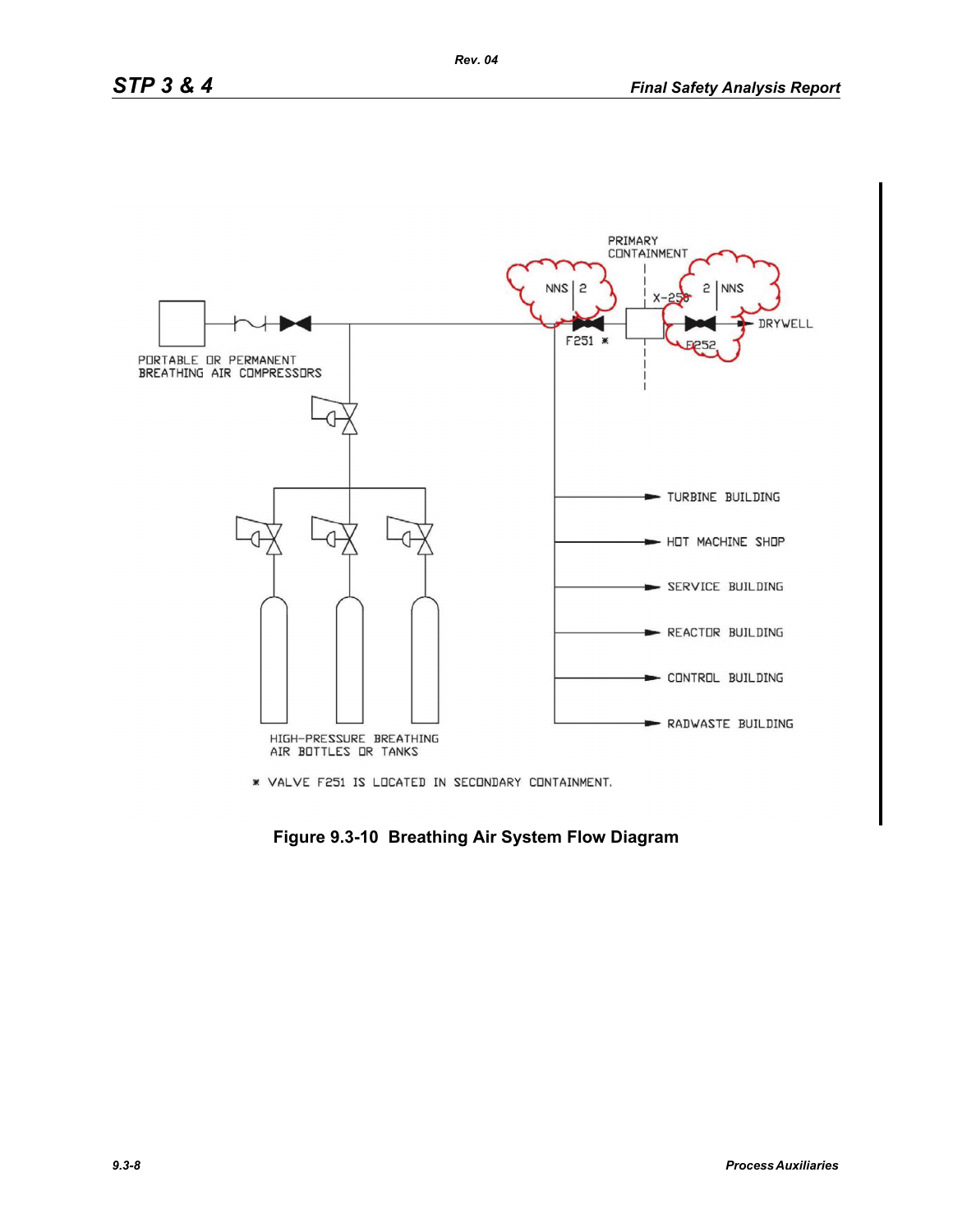The following figures are located in Chapter 21:

Figure 9.3-11 Radioactive Drain Transfer System P&ID (Sheets 1-22)